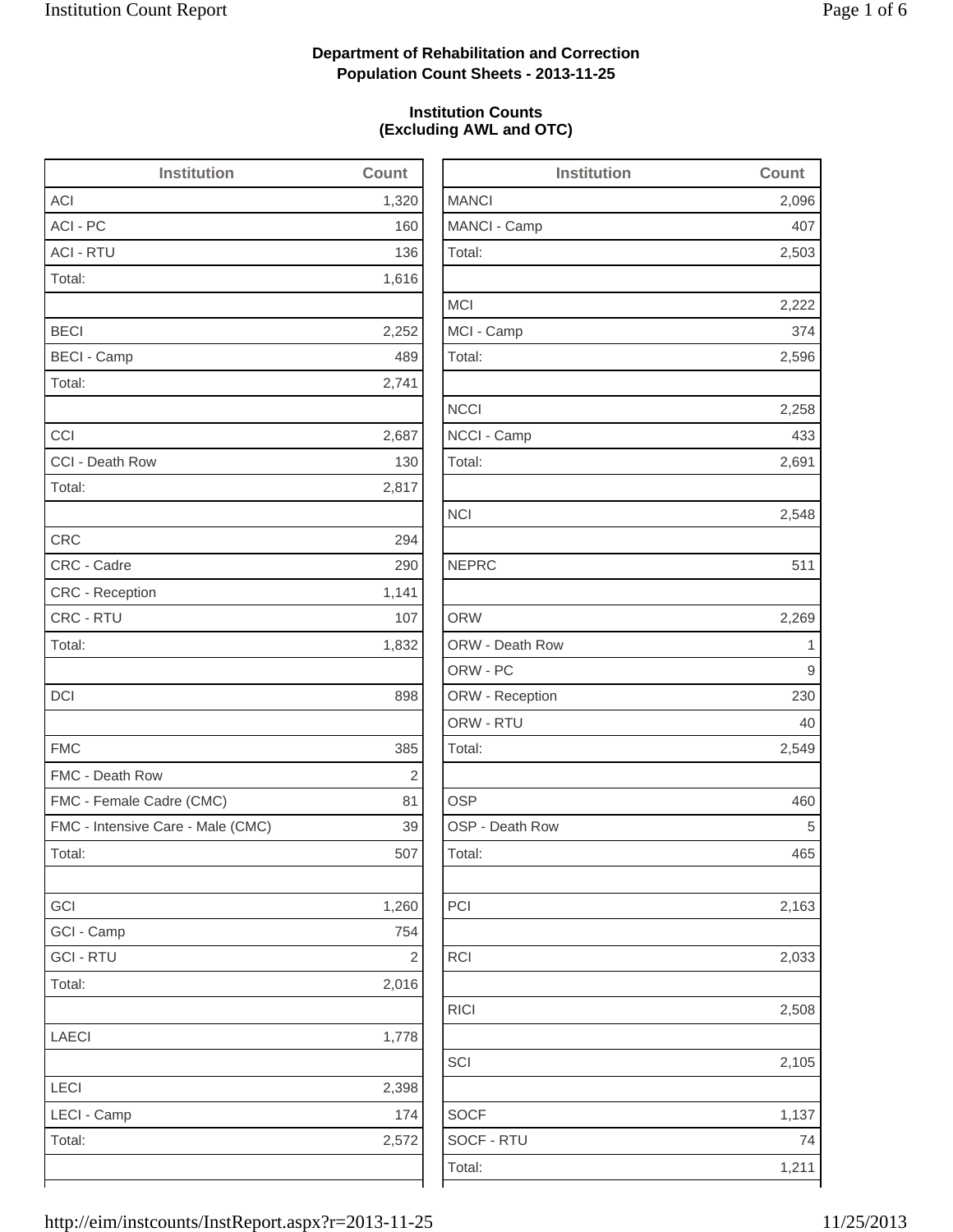## Institution Count Report Page 2 of 6

| LOCI                     | 2,276 |
|--------------------------|-------|
|                          |       |
| <b>LORCI</b>             | 78    |
| <b>LORCI - Cadre</b>     | 212   |
| <b>LORCI - Reception</b> | 992   |
| Total:                   | 1,282 |
|                          |       |
| <b>MACI</b>              | 1,058 |
| <b>MACI - Minimum</b>    | 1,240 |
| MACI - Youth             | 23    |
| Total:                   | 2,321 |

|                  | <b>Total Population:</b> | 50,668 |
|------------------|--------------------------|--------|
|                  |                          |        |
| Total:           |                          | 1,416  |
| <b>WCI - RTU</b> |                          | 48     |
| <b>WCI</b>       |                          | 1,368  |
|                  |                          |        |
| <b>TOCI</b>      |                          | 1,189  |
|                  |                          |        |
| Total:           |                          | 1,524  |
| TCI - Camp       |                          | 435    |
| <b>TCI</b>       |                          | 1,089  |

\* The Total Population includes 37 Offenders with Reason Codes 30 & 31. \*\* The Total Population includes 23 Offenders with Reason Code 0A.

#### **Male Population by Security Level (Include AWL and Exclude OTC)**

| <b>Security Level</b>  |                   | <b>Body</b> | <b>AWL</b> | $(-OTC)$ | <b>Total</b> |
|------------------------|-------------------|-------------|------------|----------|--------------|
| Total Level 5          |                   | 117         |            |          | 117          |
| Total Level 4          |                   | 1,774       | 12         | 11       | 1,775        |
| Total Level 3          |                   | 11,622      | 134        | 94       | 11,662       |
| Total Level 2          |                   | 17,384      | 208        | 147      | 17,445       |
| Total Level 1          |                   | 15,520      | 196        | 121      | 15,595       |
| <b>Total Death Row</b> |                   | 136         | 2          | 2        | 136          |
|                        | <b>Total Male</b> | 46,553      | 553        | 376      | 46,730       |

#### **Female Population by Institution (Include AWL and Exclude OTC)**

| <b>Body</b>                                     | <b>AWL</b>     | $(-OTC)$ | <b>Total</b> |
|-------------------------------------------------|----------------|----------|--------------|
| 898                                             | 8              | 5        | 901          |
| 6                                               | 5              | 0        | 11           |
| 81                                              | $\mathbf 0$    | 0        | 81           |
| 511                                             | 16             | 8        | 519          |
| 2,269                                           | 56             | 36       | 2,289        |
| 1                                               | 0              | 0        |              |
| 9                                               | $\mathbf 0$    | 0        | 9            |
| 230                                             | $\overline{0}$ | 0        | 230          |
| 40                                              | 0              | 0        | 40           |
| 4,045                                           | 85             | 49       | 4,081        |
| 50,598                                          | 638            | 425      | 50,811       |
| <b>Total Female</b><br><b>Total Population:</b> |                |          | (II)         |

#### **Male Population by Institution: Security Level 5 (Include AWL and Exclude OTC)**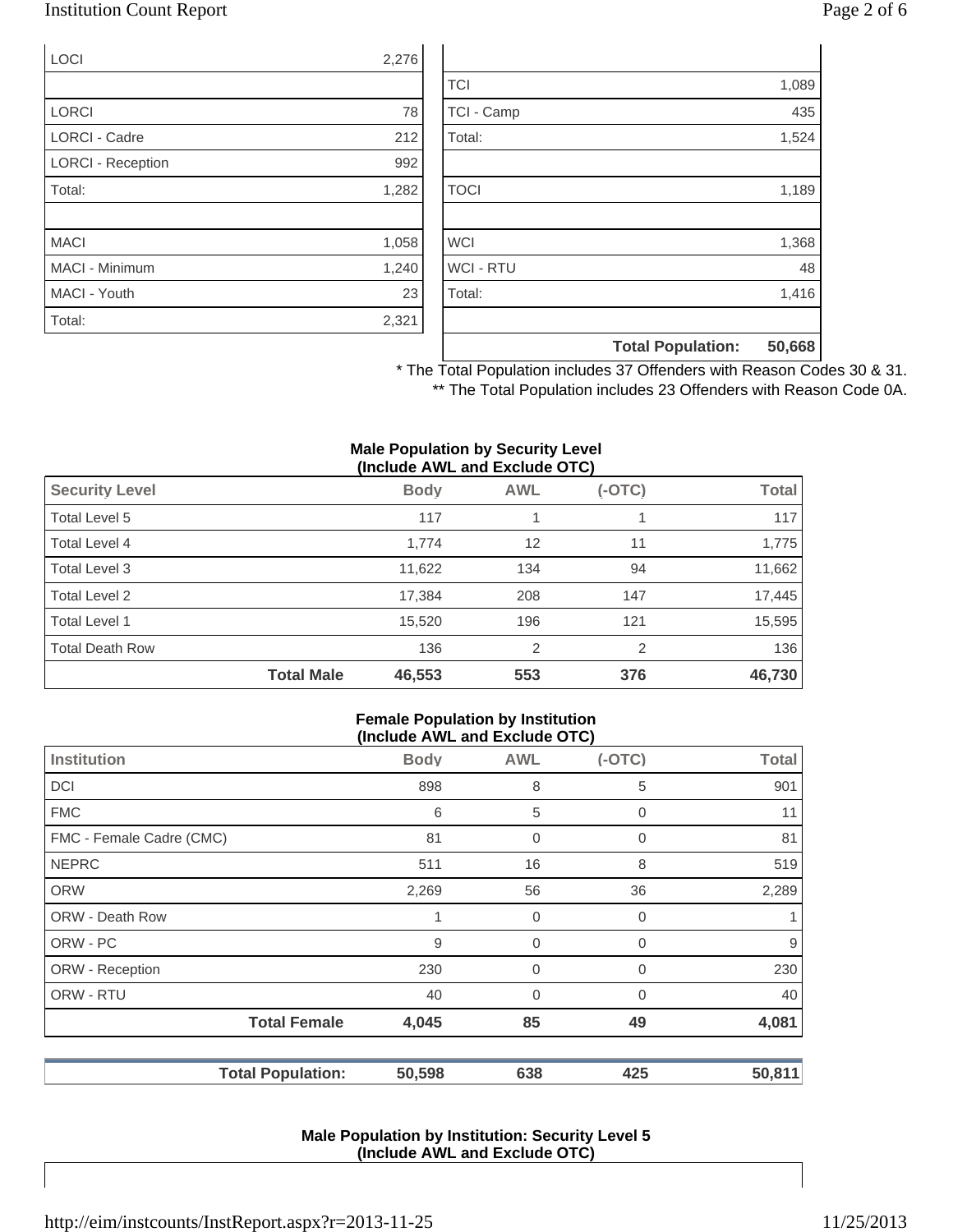# Institution Count Report Page 3 of 6

| <b>Institution</b>   | <b>Body</b> | <b>AWL</b> | $(-OTC)$ | <b>Total</b> |
|----------------------|-------------|------------|----------|--------------|
| <b>OSP</b>           | 113         |            |          | 113          |
| <b>RICI</b>          |             |            |          |              |
| <b>SOCF</b>          |             |            |          |              |
| <b>Total Level 5</b> | 117         |            |          |              |

### **Male Population by Institution: Security Level 4 (Include AWL and Exclude OTC)**

|                          |                      | $(1.0188)$ $(1.116)$ $\leq$ $(0.0188)$ $\leq$ $(0.016)$ |                  |                     |                           |
|--------------------------|----------------------|---------------------------------------------------------|------------------|---------------------|---------------------------|
| Institution              |                      | <b>Body</b>                                             | <b>AWL</b>       | $(-OTC)$            | <b>Total</b>              |
| $ACI$                    |                      | 1                                                       | $\mathbf 0$      | $\mathbf 0$         | 1                         |
| ACI - PC                 |                      | $\,6\,$                                                 | $\mbox{O}$       | $\mathsf{O}\xspace$ | $\,6\,$                   |
| CRC                      |                      | $\mathfrak{S}$                                          | $\mathbf 1$      | 1                   | 3                         |
| CRC - RTU                |                      | 1                                                       | $\mathbf 0$      | $\mathbf 0$         | 1                         |
| LECI                     |                      | 29                                                      | $\mathbf 0$      | $\mathbf 0$         | 29                        |
| LOCI                     |                      | $\sqrt{3}$                                              | $\mathbf 0$      | $\mathbf 0$         | $\ensuremath{\mathsf{3}}$ |
| <b>LORCI - Reception</b> |                      | $\sqrt{5}$                                              | $\mathbf 1$      | 1                   | 5                         |
| <b>MANCI</b>             |                      | 52                                                      | $\mathbf{1}$     | 1                   | 52                        |
| <b>NCCI</b>              |                      | 1                                                       | $\mathbf 0$      | $\mathbf 0$         | 1                         |
| $\sf NC I$               |                      | $\mathbf{1}$                                            | $\mathbf 0$      | $\mathbf 0$         | $\mathbf{1}$              |
| OSP                      |                      | 346                                                     | $\boldsymbol{0}$ | $\boldsymbol{0}$    | 346                       |
| PCI                      |                      | 1                                                       | $\mathbf 0$      | $\mathbf 0$         | 1                         |
| <b>RCI</b>               |                      | 24                                                      | $\mathbf{1}$     | 1                   | 24                        |
| SOCF                     |                      | 1,035                                                   | $\,6\,$          | $\,6$               | 1,035                     |
| SOCF - RTU               |                      | 61                                                      | $\boldsymbol{0}$ | $\mathbf 0$         | 61                        |
| <b>TCI</b>               |                      | 15                                                      | $\boldsymbol{0}$ | $\mathbf 0$         | 15                        |
| <b>TOCI</b>              |                      | 187                                                     | $\mathbf 1$      | $\mathbf 0$         | 188                       |
| <b>WCI</b>               |                      | $\mathbf{1}$                                            | 1                | $\mathbf{1}$        | $\mathbf{1}$              |
| WCI - RTU                |                      | $\overline{2}$                                          | $\mathbf 0$      | $\mathbf 0$         | $\overline{2}$            |
|                          | <b>Total Level 4</b> | 1,774                                                   | 12               | 11                  | 1,775                     |

### **Male Population by Institution: Security Level 3 (Include AWL and Exclude OTC)**

| Institution     | <b>Body</b> | <b>AWL</b>     | $(-OTC)$    | <b>Total</b> |
|-----------------|-------------|----------------|-------------|--------------|
| <b>ACI</b>      | 29          |                |             | 29           |
| ACI - PC        | 78          | 0              | $\Omega$    | 78           |
| <b>BECI</b>     | 28          | $\overline{2}$ |             | 29           |
| CCI             | 14          | 0              | $\mathbf 0$ | 14           |
| CCI - Death Row |             | $\Omega$       | $\Omega$    |              |
| CRC             | 66          | 4              | 4           | 66           |
| CRC - Cadre     | 219         | $\Omega$       | $\Omega$    | 219          |
| CRC - Reception | 779         | 11             | 10          | 780          |
| CRC - RTU       | 86          | $\mathbf 0$    | $\mathbf 0$ | 86           |
| <b>FMC</b>      | 12          | $\Omega$       | $\Omega$    | 12           |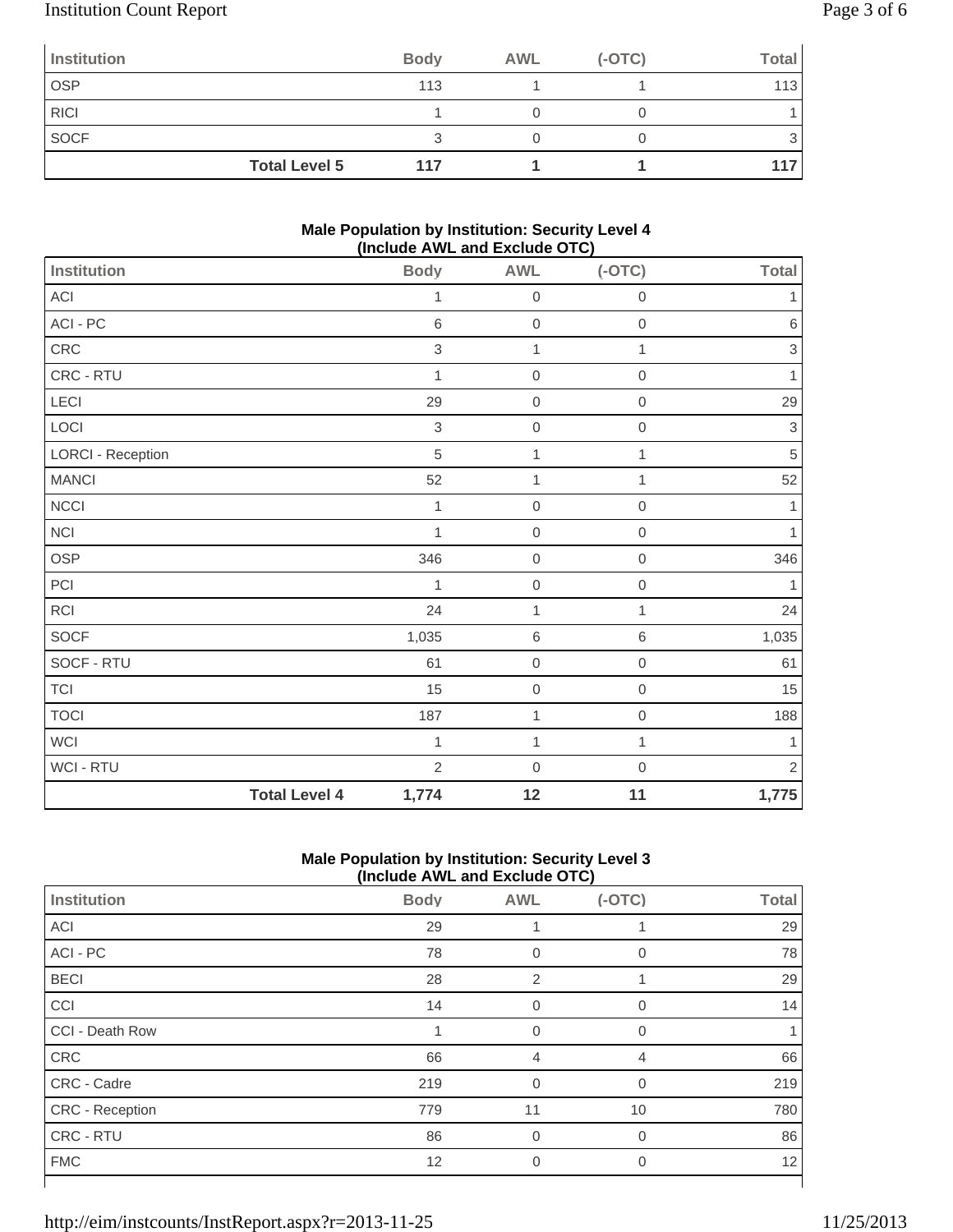# Institution Count Report Page 4 of 6

| FMC - Intensive Care - Male (CMC) | $\overline{7}$ | $\boldsymbol{0}$ | $\mathbf 0$         | $\overline{7}$   |
|-----------------------------------|----------------|------------------|---------------------|------------------|
| GCI                               | $\overline{4}$ | $\mathsf 0$      | $\mbox{O}$          | $\overline{4}$   |
| LAECI                             | 20             | $\mathbf 0$      | $\mathbf 0$         | 20               |
| LECI                              | 2,261          | 25               | 18                  | 2,268            |
| LOCI                              | 15             | $\mathbf 0$      | $\mathsf{O}\xspace$ | 15               |
| LORCI                             | 28             | $\,$ 6 $\,$      | $\,6\,$             | 28               |
| LORCI - Cadre                     | 197            | $\mathbf 0$      | $\mathbf 0$         | 197              |
| <b>LORCI - Reception</b>          | 408            | $\overline{4}$   | $\,$ 3 $\,$         | 409              |
| <b>MACI</b>                       | $\mathsf g$    | $\mbox{O}$       | $\mathbf 0$         | $\boldsymbol{9}$ |
| MACI - Youth                      | 5              | $\mathbf 0$      | $\mathbf 0$         | 5                |
| <b>MANCI</b>                      | 1,951          | 21               | 15                  | 1,957            |
| MCI                               | 27             | $\mathbf 0$      | $\mathbf 0$         | 27               |
| <b>NCCI</b>                       | 18             | $\mathbf 0$      | $\mathsf{O}\xspace$ | 18               |
| <b>NCI</b>                        | 38             | $\,$ 3 $\,$      | $\mathbf 0$         | 41               |
| <b>OSP</b>                        | $\mathbf{1}$   | $\mathbf 0$      | $\mathbf 0$         | $\mathbf{1}$     |
| PCI                               | 50             | $\overline{4}$   | $\mathsf{O}\xspace$ | 54               |
| <b>RCI</b>                        | 1,895          | 20               | 15                  | 1,900            |
| <b>RICI</b>                       | 12             | $\mathbf 0$      | $\mathbf 0$         | 12               |
| SCI                               | 11             | $\sqrt{5}$       | $\sqrt{2}$          | 14               |
| <b>SOCF</b>                       | 99             | $\,0\,$          | $\mathbf 0$         | 99               |
| SOCF - RTU                        | 13             | $\mathbf 0$      | $\mathbf 0$         | 13               |
| <b>TCI</b>                        | 947            | 14               | $\mathsf g$         | 952              |
| TCI - Camp                        | $\mathbf{1}$   | $\mathbf 0$      | $\mathbf 0$         | $\mathbf{1}$     |
| <b>TOCI</b>                       | 961            | $\sqrt{5}$       | $\overline{4}$      | 962              |
| <b>WCI</b>                        | 1,286          | $\hbox{9}$       | $\,6$               | 1,289            |
| WCI - RTU                         | 46             | $\mathbf 0$      | $\mathbf 0$         | 46               |
| <b>Total Level 3</b>              | 11,622         | 134              | 94                  | 11,662           |

#### **Male Population by Institution: Security Level 2 (Include AWL and Exclude OTC)**

|                                   | .           |                  |                |              |
|-----------------------------------|-------------|------------------|----------------|--------------|
| <b>Institution</b>                | <b>Body</b> | <b>AWL</b>       | $(-OTC)$       | <b>Total</b> |
| ACI                               | 565         | $\overline{4}$   | 4              | 565          |
| ACI - PC                          | 55          | $\mathbf 0$      | $\mathbf 0$    | 55           |
| <b>ACI - RTU</b>                  | 90          | $\mathbf 0$      | $\overline{0}$ | 90           |
| <b>BECI</b>                       | 1,454       | 20               | 14             | 1,460        |
| <b>BECI</b> - Camp                | 4           | $\mathbf 0$      | 0              | 4            |
| CCI                               | 1,864       | 16               | 11             | 1,869        |
| <b>CRC</b>                        | 105         | 2                | 2              | 105          |
| CRC - Cadre                       | 60          | $\boldsymbol{0}$ | 0              | 60           |
| CRC - Reception                   | 179         | 3                | $\overline{2}$ | 180          |
| CRC - RTU                         | 14          | $\mathbf 0$      | $\mathbf 0$    | 14           |
| <b>FMC</b>                        | 15          | $\mathbf 0$      | 0              | 15           |
| FMC - Intensive Care - Male (CMC) | 19          | $\mathbf 0$      | $\overline{0}$ | 19           |
|                                   |             |                  |                |              |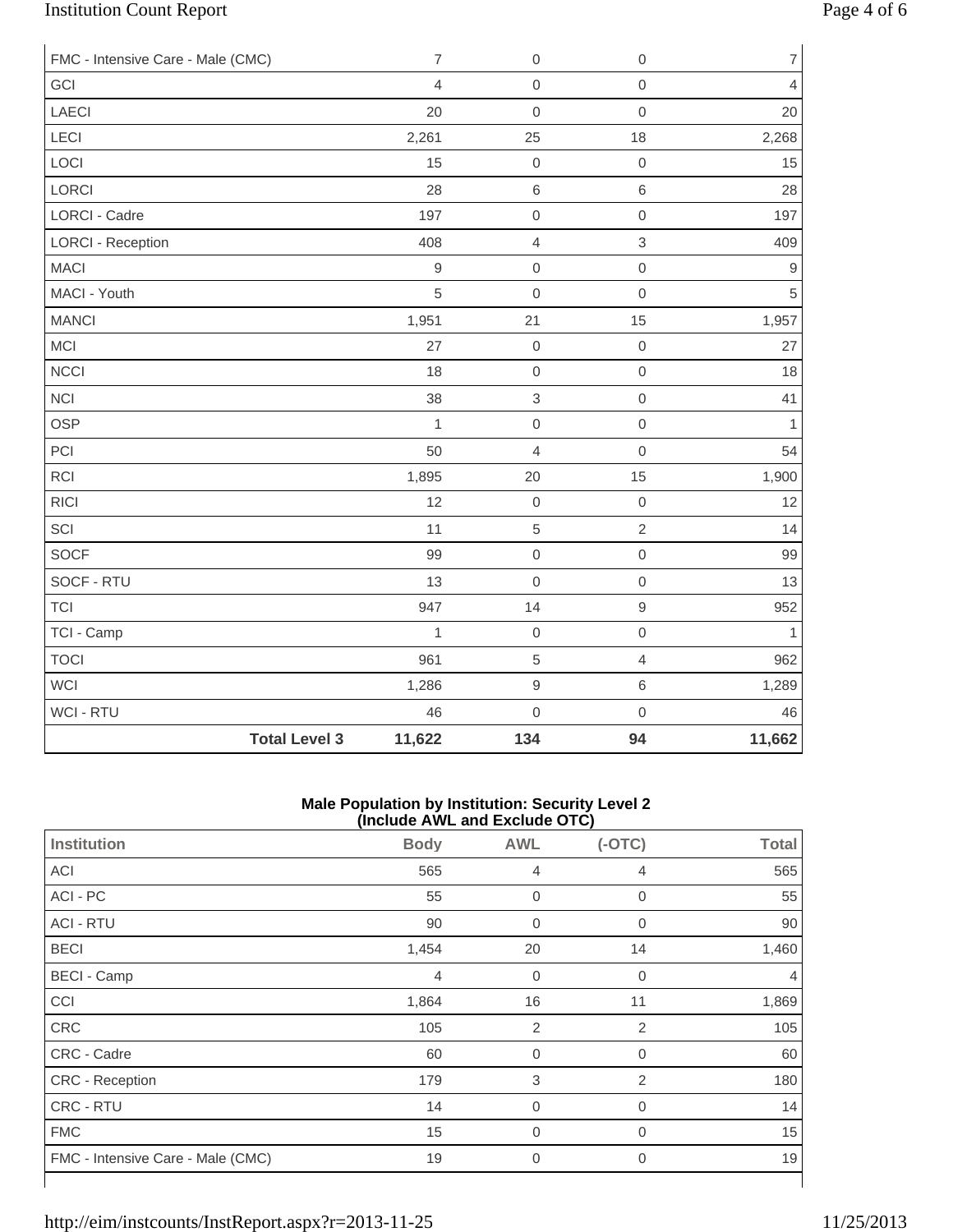# Institution Count Report Page 5 of 6

| GCI                      |                      | 771          | $\,6$          | $\ensuremath{\mathsf{3}}$ | 774          |
|--------------------------|----------------------|--------------|----------------|---------------------------|--------------|
| <b>GCI - RTU</b>         |                      | $\mathbf{1}$ | $\mathbf 0$    | $\mathbf 0$               | $\mathbf{1}$ |
| <b>LAECI</b>             |                      | 1,392        | 19             | 13                        | 1,398        |
| LECI                     |                      | 91           | $\overline{2}$ | $\overline{2}$            | 91           |
| LOCI                     |                      | 1,162        | $\hbox{9}$     | $\,6\,$                   | 1,165        |
| LORCI                    |                      | 31           | $\sqrt{2}$     | $\sqrt{2}$                | 31           |
| <b>LORCI - Cadre</b>     |                      | 10           | $\mathbf 0$    | $\mbox{O}$                | 10           |
| <b>LORCI - Reception</b> |                      | 281          | $\,8\,$        | $\,6\,$                   | 283          |
| <b>MACI</b>              |                      | 1,049        | $\,$ 3 $\,$    | $\overline{2}$            | 1,050        |
| MACI - Youth             |                      | 18           | $\mbox{O}$     | $\mathbf 0$               | 18           |
| <b>MANCI</b>             |                      | 75           | 1              | $\mathbf{1}$              | 75           |
| <b>MCI</b>               |                      | 1,747        | 25             | 18                        | 1,754        |
| MCI - Camp               |                      | $\mathbf{1}$ | $\mathbf 0$    | $\mathbf 0$               | $\mathbf{1}$ |
| <b>NCCI</b>              |                      | 1,484        | 21             | 13                        | 1,492        |
| NCCI - Camp              |                      | 3            | $\mathbf 0$    | $\mathbf 0$               | 3            |
| <b>NCI</b>               |                      | 1,901        | 30             | 25                        | 1,906        |
| PCI                      |                      | 813          | 14             | 4                         | 823          |
| RCI                      |                      | 114          | $\mathbf{1}$   | $\mathbf{1}$              | 114          |
| <b>RICI</b>              |                      | 711          | $\hbox{9}$     | 5                         | 715          |
| SCI                      |                      | 1,099        | 11             | 11                        | 1,099        |
| <b>TCI</b>               |                      | 84           | $\overline{2}$ | $\sqrt{2}$                | 84           |
| <b>TOCI</b>              |                      | 41           | $\mathbf 0$    | $\mathbf 0$               | 41           |
| <b>WCI</b>               |                      | 81           | $\mathbf 0$    | $\mathsf{O}\xspace$       | 81           |
|                          | <b>Total Level 2</b> | 17,384       | 208            | 147                       | 17,445       |

### **Male Population by Institution: Security Level 1 (Include AWL and Exclude OTC)**

|                                   | ,           |                           | - - - - ,        |              |
|-----------------------------------|-------------|---------------------------|------------------|--------------|
| <b>Institution</b>                | <b>Body</b> | <b>AWL</b>                | $(-OTC)$         | <b>Total</b> |
| ACI                               | 725         | $\ensuremath{\mathsf{3}}$ | $\mathbf 0$      | 728          |
| ACI - PC                          | 21          | $\boldsymbol{0}$          | $\boldsymbol{0}$ | 21           |
| <b>ACI - RTU</b>                  | 46          | $\boldsymbol{0}$          | 0                | 46           |
| <b>BECI</b>                       | 767         | 19                        | 10               | 776          |
| <b>BECI - Camp</b>                | 485         | $\mathbf 0$               | 0                | 485          |
| CCI                               | 809         | $\overline{4}$            | 3                | 810          |
| CRC                               | 61          | 1                         | 1                | 61           |
| CRC - Cadre                       | 11          | $\boldsymbol{0}$          | $\mathbf 0$      | 11           |
| CRC - Reception                   | 180         | 7                         | $\overline{7}$   | 180          |
| CRC - RTU                         | 6           | $\mathbf 0$               | 0                | 6            |
| <b>FMC</b>                        | 351         | 3                         | $\overline{0}$   | 354          |
| FMC - Intensive Care - Male (CMC) | 13          | $\boldsymbol{0}$          | $\mathbf 0$      | 13           |
| GCI                               | 485         | 8                         | 5                | 488          |
| GCI - Camp                        | 754         | 1                         | 1                | 754          |
| <b>GCI - RTU</b>                  | 1           | $\overline{0}$            | 0                | 1            |
|                                   |             |                           |                  |              |